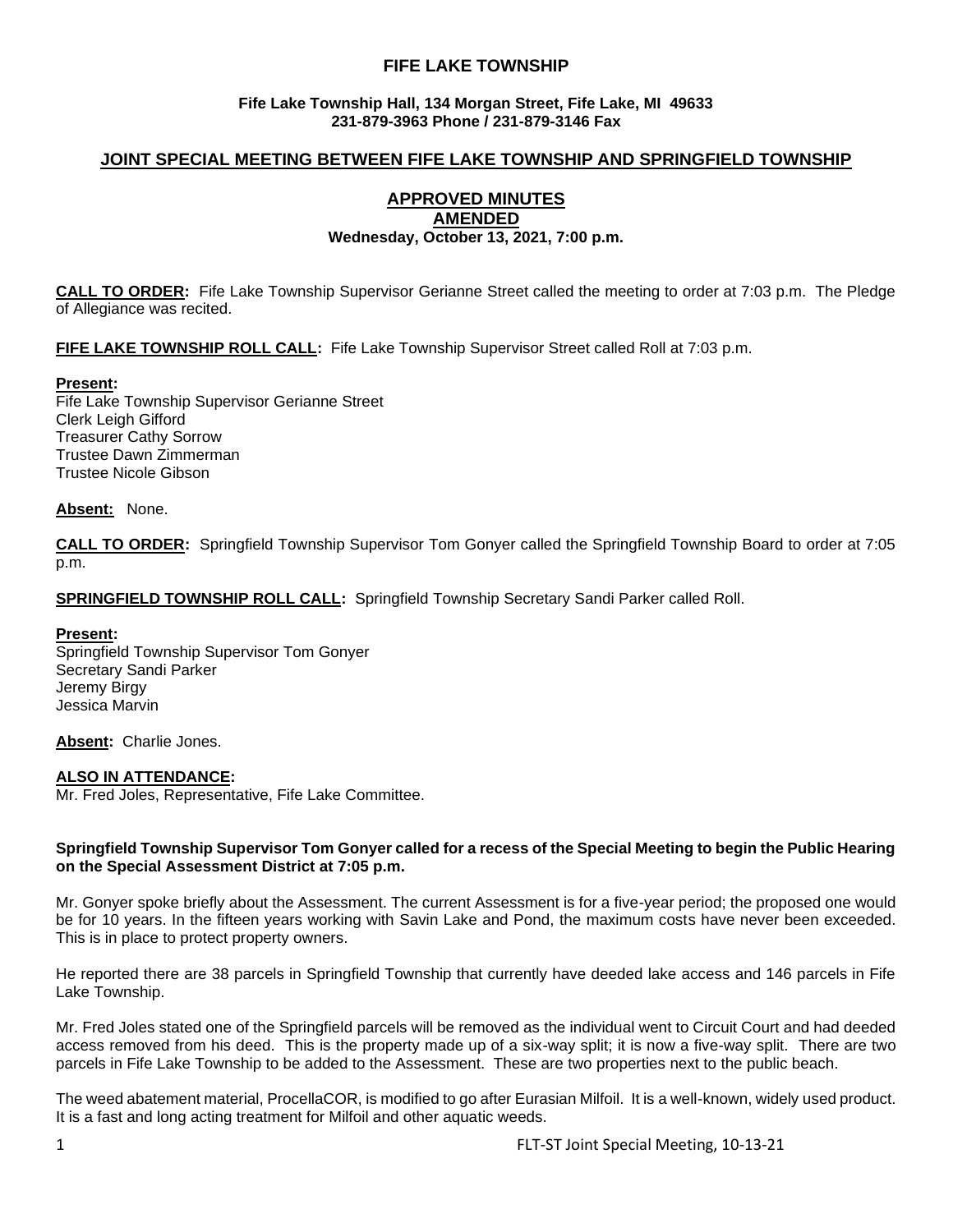He reported the current health of the lake is good. Of 677 acres, 27.5 acres (or 4.5%) of Milfoil were abated.

### Mr. Mark McKacken, Springfield Twp., MI

Mr. McKacken stated he has been on the lake since 1978 and hasn't seen the lake look better than this summer. He has fished and swam it.

### Mr. Fred Joles, Fife Lake, MI

Mr. Joles relayed a story about a storm that turned up Milfoil stuck to mud that had been on the bottom of the lake; he spoke to the property owner and suggested they remove it to avoid new growth. It appears they did do that.

### Mr. Glenn Stein, 315 Pierce Street, Fife Lake, MI

Mr. Stein stated he owns Lot 107 and the east half of Lot 106 (11580 Lake Shore Drive) and has deeded access through Lot 82. He does not believe it is proper that he is assessed the same amount that businesses with multiple lots are assessed.

Mr. Joles responded when the Special Assessment District was originally formed, it was discussed extensively and commercial lots would be assessed twice the amount of the single unit and half-lots and non-billable half price.

Mr. Stein asked if the whole Township could be assessed as everybody benefits from the lake. Mr. Joles stated during those early discussions he received comments from residents living away from the lake they did not want to pay taxes on a lake they did not live on.

Mr. Tom Gray interjected they would never have the vote for that. A petition was signed by residents asking for a Special Assessment. Mr. Joles said this is Public Act 188 of 1954.

## Ms. Lori Ann Rognlie, 11957 Evergreen Street, Fife Lake, MI

Ms. Rognlie believes there should be a correction made to the Assessment on Page 3,  $2^{nd}$  to last paragraph, 1<sup>st</sup> sentence, lines 4-6. She believes this excludes lakefront property owners as they are not notified of the annual August meeting where amounts to be assessed and the assessment roll are reviewed.

Mr. Joles replied that it is the law to hold this meeting to put a dollar value to December's taxes on the amount that is to be assessed. She would like lakefront owners to be notified each year of this function. She would also like to see a report on how these funds are managed, an analysis of the lake before and after treatment, total cost for each year, and an analysis of the planned use of surplus funds. She provided the Board with a detailed outline of her request. Additionally, she does not believe sending out notifications should total \$3,000 in administrative costs. With today's technology, the rolls should have contact information. She inquired if there were expenses other than notifications.

Mr. Joles replied there are other expenses; \$1,500 for the Milfoil permit plus cost of publications. Ms. Rognlie requested a report with a breakdown of these costs each year in the Annual Minutes.

## Ms. Joy Stevens, 10068 Coster Road, Fife Lake, MI

Ms. Stevens expressed concerns about the \$3,000 administrative fees. In her experience working with Assessments, permit fees were included in the annual total amount (approximately \$30,000 in this instance). If the permit fees are part of the \$3,000 allocation, that explains why the administrative cost may be so high.

Mr. Joles replied Springfield Township pays 20% with Fife Lake Township paying 80%.

This is based on the location of the property owners. Mr. Tom Broering interjected if they did not treat annually but rather every two or three years, the administrative costs would be astronomical. Mr. Joles stated when the Fife Lake Property Owners Association did this work on a volunteer basis through donations, one year alone the cost was \$74,000.

Fife Lake Township Supervisor Gerianne Street stated in 2006 the cost was \$70,205. The current lower amount is because they are staying on top of the problem.

### Ms. Laura Brandt, 11463 Lake Shore Drive, Fife Lake, MI

Ms. Brandt inquired whether the 10-year contract has been negotiated yet. Mr. Joles stated that is what we are currently doing. He stated the dollar figures in the Public Hearing Notice will not be exceeded annually and displayed the information.

Mr. Douglas Brandt, 11463 Lake Shore Drive, Fife Lake, MI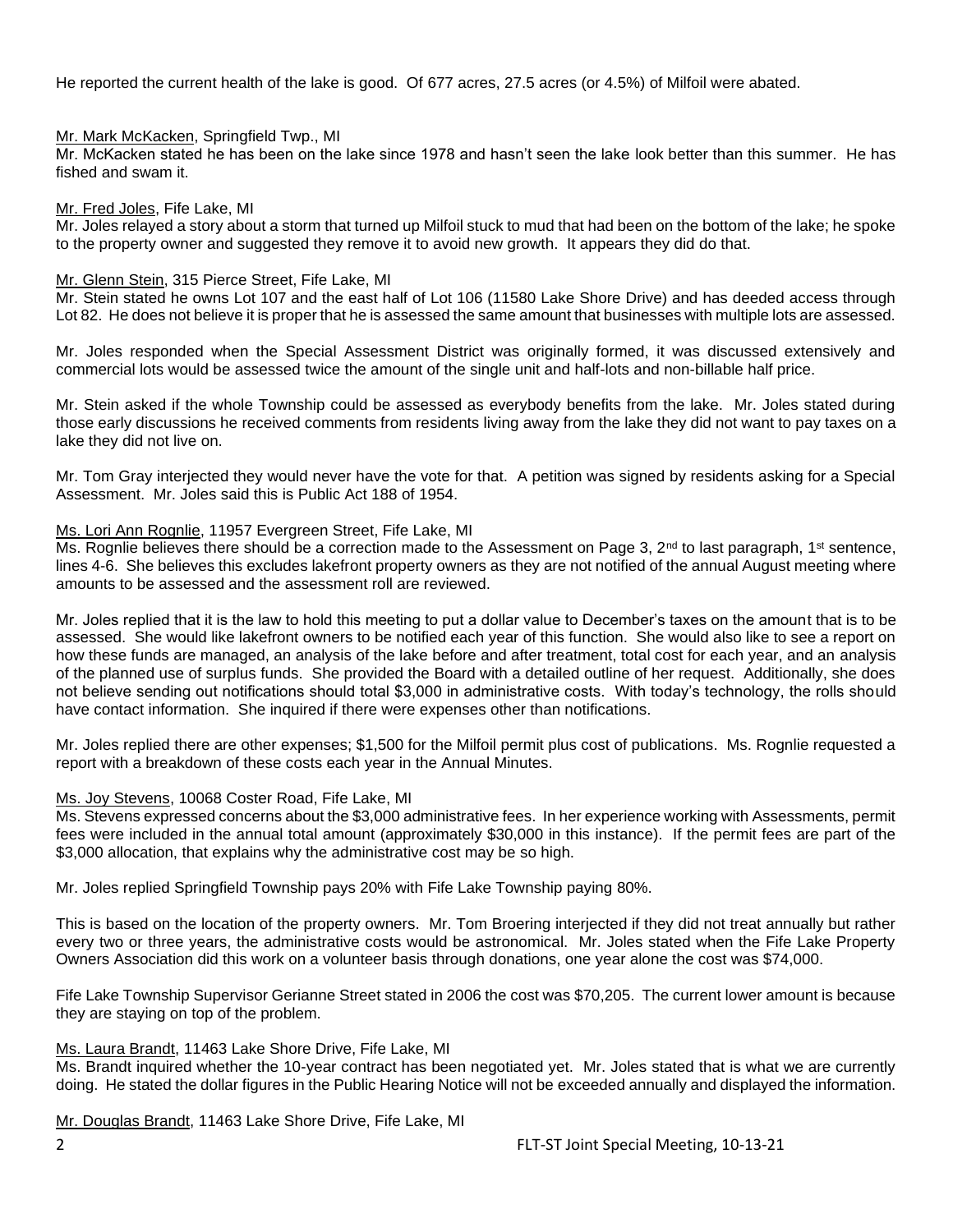Theirs is an heirloom property of his wife's grandfather purchased in 1931. He inquired whether there are any alternatives to the herbicide being used. He read Houghton Lake had a process utilizing beetles. Mr. Joles responded they were \$1.00 per bug and had to be placed on each plant individually. Mr. Brandt asked that the Townships continually consider the safest means possible to treat the Milfoil. Mr. Brandt's second inquiry was why is nothing being done to stop invasive species from coming in. He doesn't see anyone washing their boats and motors as they are coming and going.

Mr. Joles puts the blame on the Sheriff's Department. Mr. Brandt would like to see local officials go to the Sheriff's Department and ask them to follow the rule of law. In the past Mr. Joles has spoken with law enforcement and was told there was nothing they could do. He asked the DNR to install wash stations, and they would not accept liability for injuries; i.e., falls during cold weather. The DNR owns the boat launch. Mr. Brandt asked "why don't we do it," stating if we do nothing to stop invasive species we don't know what the next one will be. And there will be a next one.

## Mr. Ron Broering, Fife Lake, MI:

Mr. Broering stated if the Village or Township installed a wash station, it would have to be manned 24/7 to enforce the rules. Boats come in after dark and before dawn. It would be a horrendous expense. Additionally, beetles are not economically feasible nor can you harvest the Milfoil. Mr. Joles confirmed the Milfoil cannot be harvested because every piece that breaks off can spread. Mr. Broering stated the only feasible option is the chemical application.

Mr. Joles reiterated the annual costs listed in the proposed Assessment will not be exceeded. Based on the figures listed, it is a 3% increase each year.

## Mr. Mark McKacken, Springfield Twp., MI

Mr. McKacken asked Mr. Joles to describe the process for seeking out vendors to provide the service; specifically how many vendors were pursued, what was the quote process, and how was the decision made to select the vendor they chose.

Mr. Joles replied some time ago when he was appointed Supervisor, a firm that was being utilized was using a chemical that increased weed growth instead of eradicating them. At that time, you couldn't get a permit until the lake had a minimum of 30% of weed coverage. With that company the lake went from 20% to 32% weed coverage. This represented 50 to 248 acres in one growth season. That company was terminated for failure to perform their contract.

He stated there are several companies today that provide the service we are seeking. The owner of the selected provider, Savin Lake and Pond initially paid monies out of his own pocket to make Fife Lake work. This was quite some time ago. Mr. Broering interjected they have been doing a very good job.

Mr. McKacken asked again how many bids we procure. Mr. Joles stated to his knowledge, after the initial five-year bid contract with Savin, we don't interview/put out a Request for Quote as long as they are doing a good job. They are out of Hale, Michigan.

Mr. Shane Lewis interjected that he thinks there is a lot to be said for staying with someone when what they are doing works, particularly after having the bad experience with the other company.

Mr. Gray stated Savin has done such a good job with the lake, they know exactly where and what to look for. Mr. Joles reiterated we have a good working relationship with Savin and they are conscientious about the appropriate level of chemicals to use.

### Ms. Lisa Leedy, 125 Morgan Street, Fife Lake, MI

Ms. Leedy thanked the Lake Committee and everyone on the Township Boards for their work. She stated the permit fee is \$800. If we are paying \$1,500, there must be some administrative fees attached. She stated the DNR writes grants for themselves for lake washes and she knows of several that have been put in. She suggested revisiting that topic. She will provide Supervisor Street a list of locations.

She read aloud a letter stating her concerns and provided the Boards with a copy. She believes there is an inequitable distribution of costs among those with lake access. Seven parcels with lakefront access are not included in the notice showing parcel numbers to be included in the distribution. South Town property owners who benefit from shared lake access are not listed as contributors. The Village and Townships own multiple accesses but do not contribute.

She agrees with other members of the public there is a lack of reporting on the status of the lake. Additionally, the Public Notice referenced an attached map; however, none was attached. There are no written updates on treatment to indicate the success of or need for the program.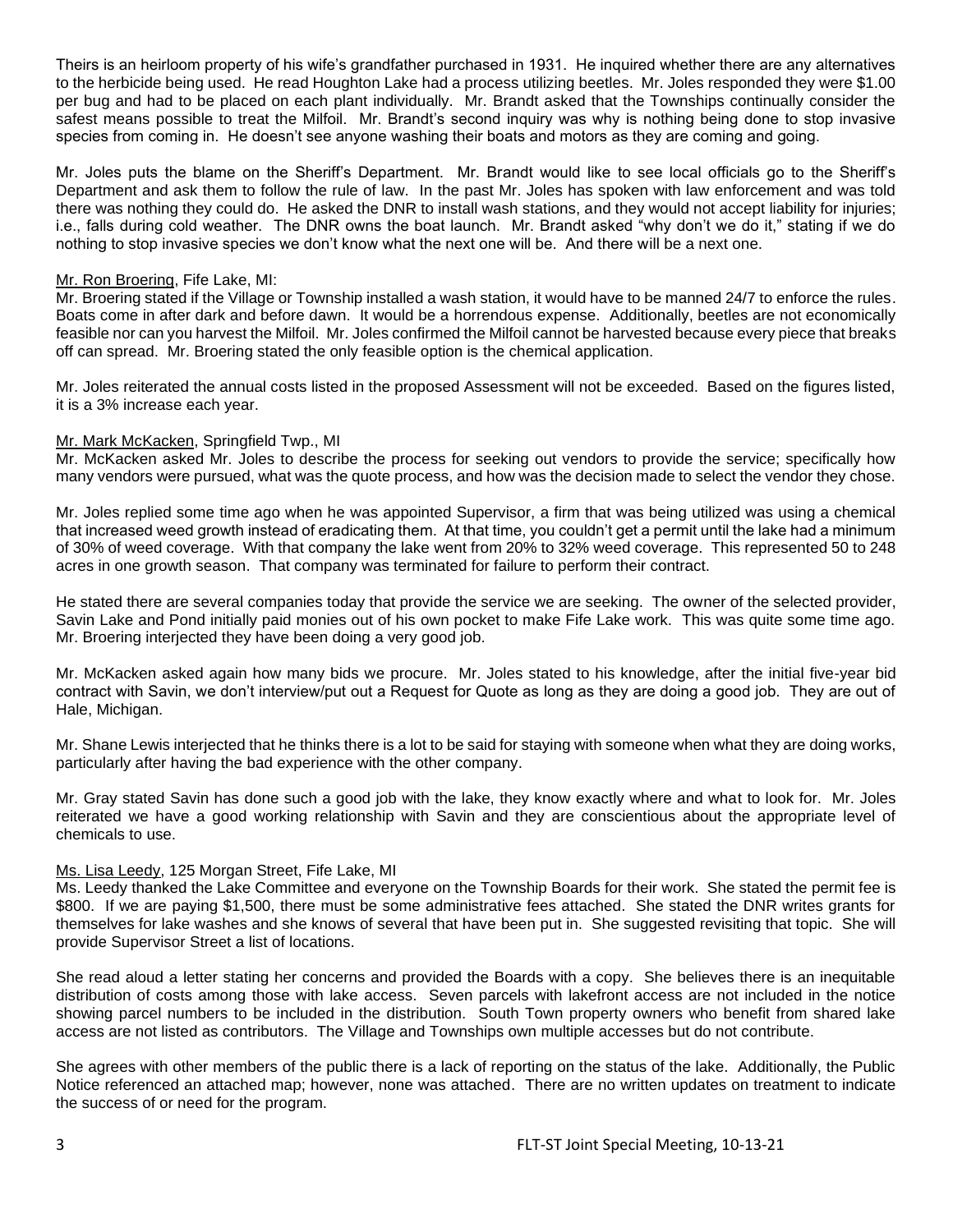Ms. Leedy offered possible solutions including using the benefit rate to include all property owners who have lake access. For the Village and Townships, each parcel should be assigned a benefit rate to contribute to the cost or find it in a more significant capacity from the tax dollars already collected from the General Fund.

Public parcels with boat accommodations should be rated the same as commercial parcels. The South Town access should be assigned a benefit rate of a quarter or half benefit per participating parcel. Missing parcels should be included to further spread the costs.

Reports should be included with the Public Notice so that paying residents are aware of the need or success. Additionally, add the clause back in to indicate how excess funds are managed. Ms. Rognlie interjected regarding the clause Ms. Leedy referenced, the Statute line number 41.732 of the Public Act. If the Statute (Public Act 188 of 1954) states it is over 5%, if should be rolled over back to the land owners. In turn, this amount should reduce the next year's tax. She believes the \$3,000 administrative amount is not meant to be used for salaries. She would like this part of the Statute inserted into the Resolution.

Ms. Leedy asked Supervisor Street if someone would please follow-up on identifying the parcel numbers she referenced in her letter/comment. Ms. Street will contact the Assessor.

Mr. Broering stated administrative fees would increase through the process of refunding any excess each year. It isn't as though there is a large lump sum of cash; if the cost is significantly reduced, the Assessment will be as well. He doesn't see a more economical method.

Ms. Brandt stated residents aren't necessarily asking for a \$10 refund, they want it stated in the Resolution how any excess funds are being handled.

## Mr. Marv Radtke, Jr., 3855 Mason Road, Grawn, MI

Mr. Radtke thanked Members for serving on their Boards. He is here as a Michigan Township Association District 8 Representative. He represents the Townships in Grand Traverse, Benzie, Leelanau and Manistee. He understands the Special District Assessment is between the Township and the residents. He is available to offer his expertise as they go through the process to keep any type of mitigation to a minimum and to assure the verbiage of the Assessment lines up with what is actually provided and accounted for. He has worked with Special Assessments since 1992.

If there are any parcels added to the list, it means it is for Public Hearing and it has to be redone. The law states that if there is more than 5% remaining after paying all bills after the first year of treatment, it has to be given back to the residents. If you don't have the ability or don't do it and it is challenged, the process must be started over. He provided a packet of information to the Board. Parcels can be removed without holding another Public Hearing.

Mr. Joles stated the purpose of this meeting is for addition and subtraction of parcels. Mr. Radtke confirmed the first Public Hearing is to establish whether or not to proceed with the Special Assessment. The second Public Hearing is when the Supervisor prepares the Roll and the benefit piece for all.

Ms. Mary Schrader, 10501 Grand Kal, Fife Lake, MI Ms. Schrader stated we never had any problems before DNR put the landing in. Why not just tell them to take it out.

### **Fife Lake Township Supervisor Gerianne Street closed the Public Hearing session at 7:52 p.m.**

## **Springfield Township Supervisor Tom Gonyer reconvened the Special Meeting at 7:52.30 p.m.**

Springfield Township Supervisor Gonyer asked for a motion to restate to the Weed Abatement Special Assessment District Resolution.

### **Board Action:**

Ms. Parker made a motion to restate the Weed Abatement Special Assessment District Resolution. Mr. Birgy seconded the motion. VOTE: YEAS: All. NAYES: None.

## **Board Action:**

Mr. Birgy made a motion to remove the Parcel #012-018-013-14 (7955 Longview Drive) from the Special Assessment. Ms. Marvin seconded the motion. VOTE: YEAS: All. NAYES: None. Motion carried.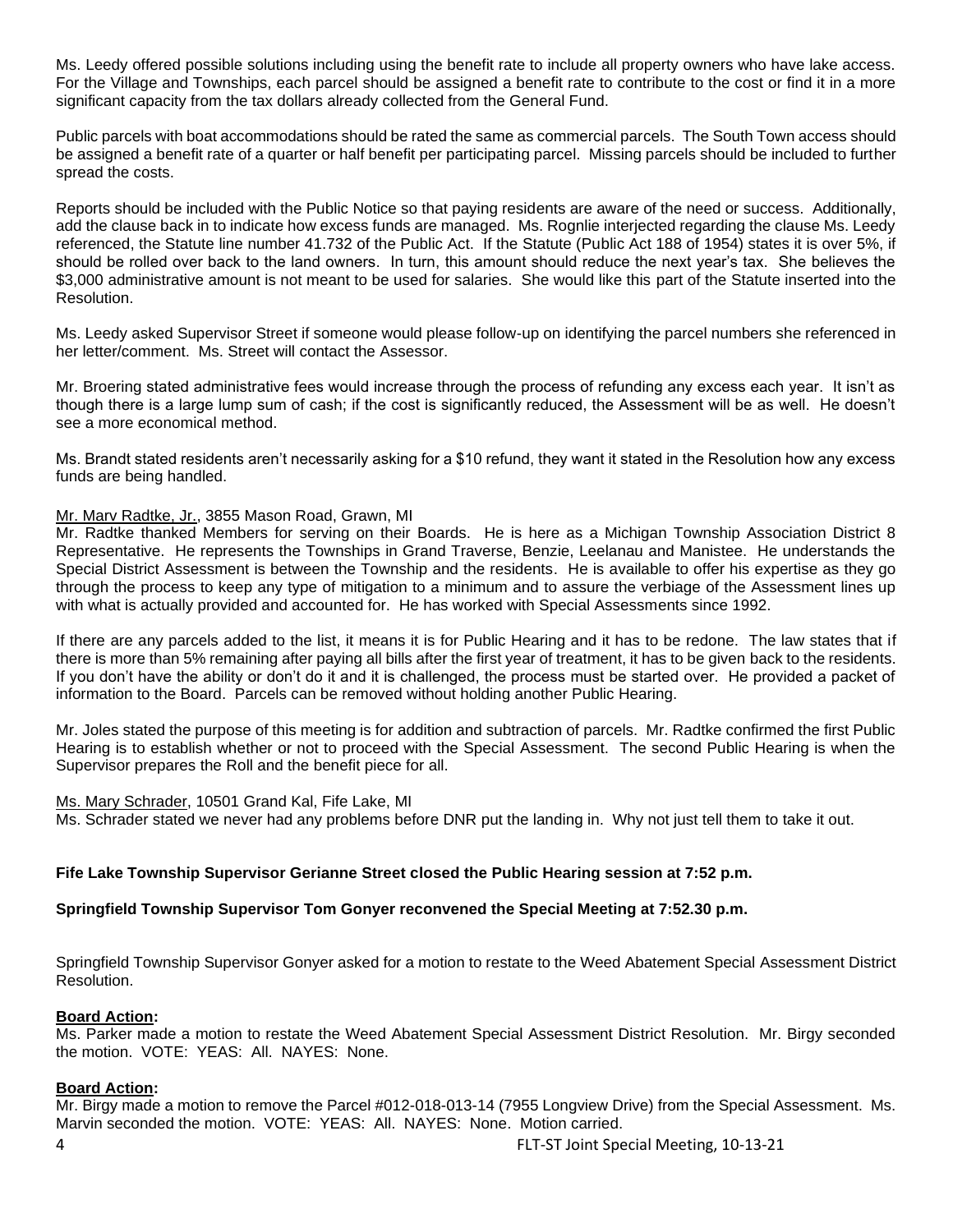Fife Lake Township Supervisor Gerianne Street then began with additions to their Special Assessment Roll.

There was input from Ms. Leedy about specific parcels she previously mentioned and believes they are not included on the Roll. There was Board discussion to clarify specific parcels with plans to verify with the Assessor. There was joint Board discussion about the second Public Hearing which will be held at the August, 2022, Fife Lake Township Regular monthly meeting (4th Thursday of the Month). Ms. Marvin of Springfield Township made the suggestion that parcel owners being added to the Roll today be sent a courtesy letter notifying them of such.

## **Board Action:**

Ms. Street made a motion to proceed with the Special Assessment Roll with the addition of Parcel #41-070-077-01 and Parcel #41-070-077-02. Ms. Gifford seconded the motion.

ROLL CALL VOTE: Gibson-Y, Sorrow-Y, Street-Y, Zimmerman-Y, Gifford-Y. 5-Yes, 0-No. Motion carried.

There will be additional parcels to include. Parcel numbers were not available at this time.

Ms. Street will post notification of the next Public Hearing on the FLT website and create a Facebook page. She will attempt to have a report prepared; she is not able to develop something herself on the health of the lake but will look into it.

The first assessment will be effective December of 2022.

### **CITIZEN COMMENT:**

Ms. Marylou Bridson, 632 State Street, Fife Lake, MI

She is here to observe. She did not know the South Town people do not pay for spraying the lake and is curious why. As far as she is concerned, anyone with a dock should be contributing. She is not in agreement with \$343,000 in ten years. She fishes and believes it has killed the fish as they have no weeds to hide in. She asked why her taxpayer monies should be used to pay to kill the fish habitats and why South Town is not paying. Supervisor Street invited her to come into the office to speak with her about some ideas she has shared with residents to improve fishing. Ms. Street confirmed the treatment for the Milfoil does not kill the fish.

Mr. Gray interjected MDOT owns along the railroad and they refuse any Special Assessment. South Town has an arrangement with MDOT.

Ms. Leedy stated it is worth revisiting MDOT and South Town property owner situation. There are new people and new positions in the community. She believes if the expense was shared, property owners may feel more comfortable. Ms. Leedy offered to make a connection with MDOT for Ms. Street. Ms. Street will take it under advisement.

### Mr. Marv Radtke, 3855 Mason Road, Grawn, MI

Mr. Radtke encouraged everyone to read the two-page Public Act 162 of 1962, which is the Notice of Special Assessment Hearings. This is outside of Public Act 188 of 1954 and the Open Meetings Act. Statutes of all must be complied with. He is in support of eradicating invasive species. At the same time, he wants to make sure there are no missteps. He suggested additional Public Hearings before the August, 2022 Public Hearing to afford those who have been added but not notified the opportunity to speak. Ms. Street may contact the parties in person, in addition to the correspondence.

### Denny Meyer, 11765 Lake Shore Drive, Fife Lake, MI

Mr. Meyer stated he has been a resident here for 57 years and has lived through good and bad fishing, clean and dirty water. This is the clearest the lake has ever been. Fishing suffered a bit but it is clear. It is the most pristine lake in the area. There are plenty of fish in the lake. The addition of a boat livery has provided uncontrolled boat access.

The work that has been done in the last 20 years by a lot of people prior to the creation of a Special Assessment Roll needs to be commended for what they have done and continue to do. He believes Savin does a great job in managing the Milfoil. You get what you pay for.

### **ADJOURNMENT:**

Springfield Township adjourned their meeting.

Fife Lake Township: **Board Action:**